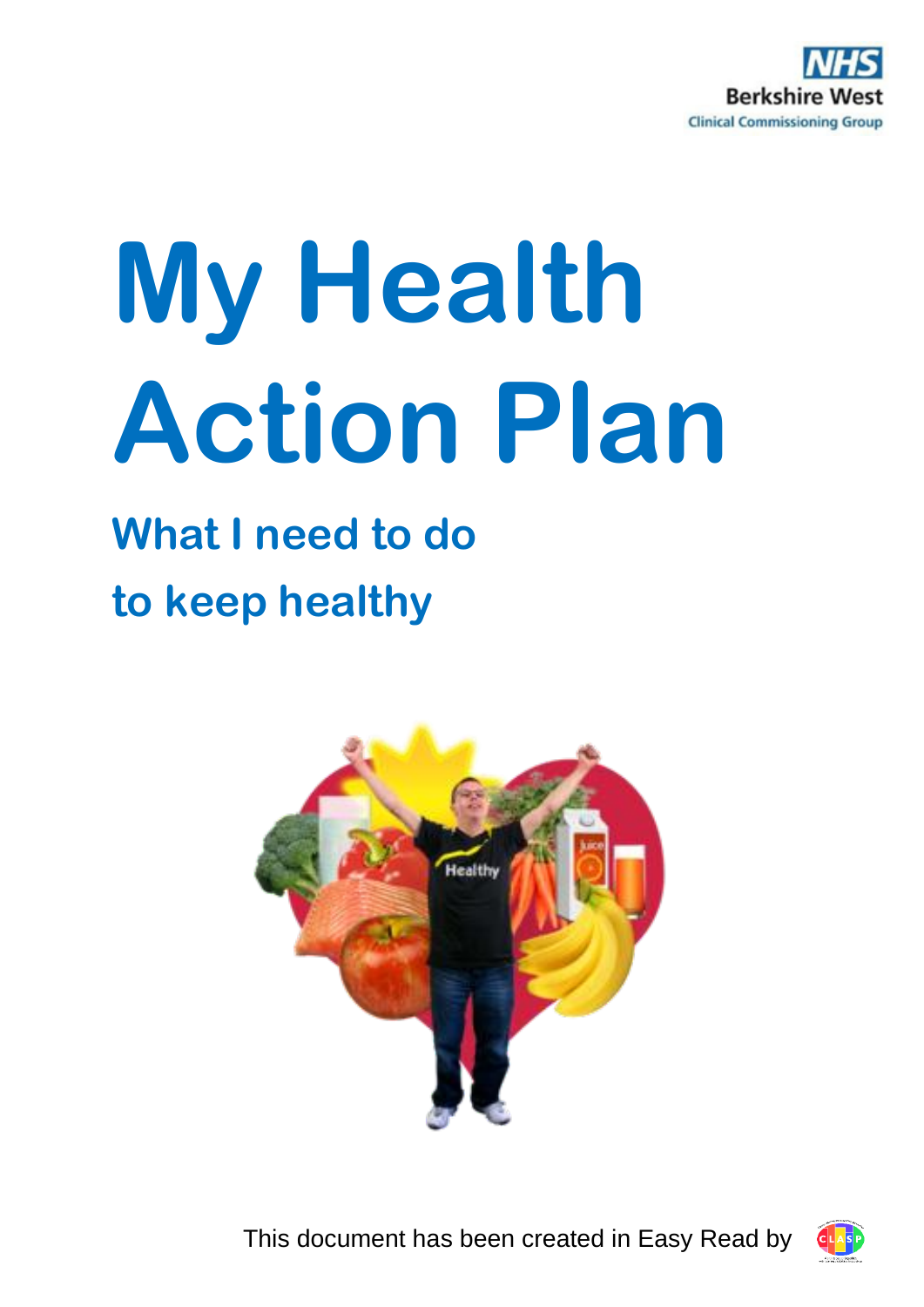## **About My Health Action Plan**



My doctor will fill in this health action plan with me after my annual health check



This plan tells me what I need to do to keep healthy



This plan is private and confidential this means no one is allowed to look at it without me saying they can



This plan should be kept in a safe place



A copy should be kept by my doctor

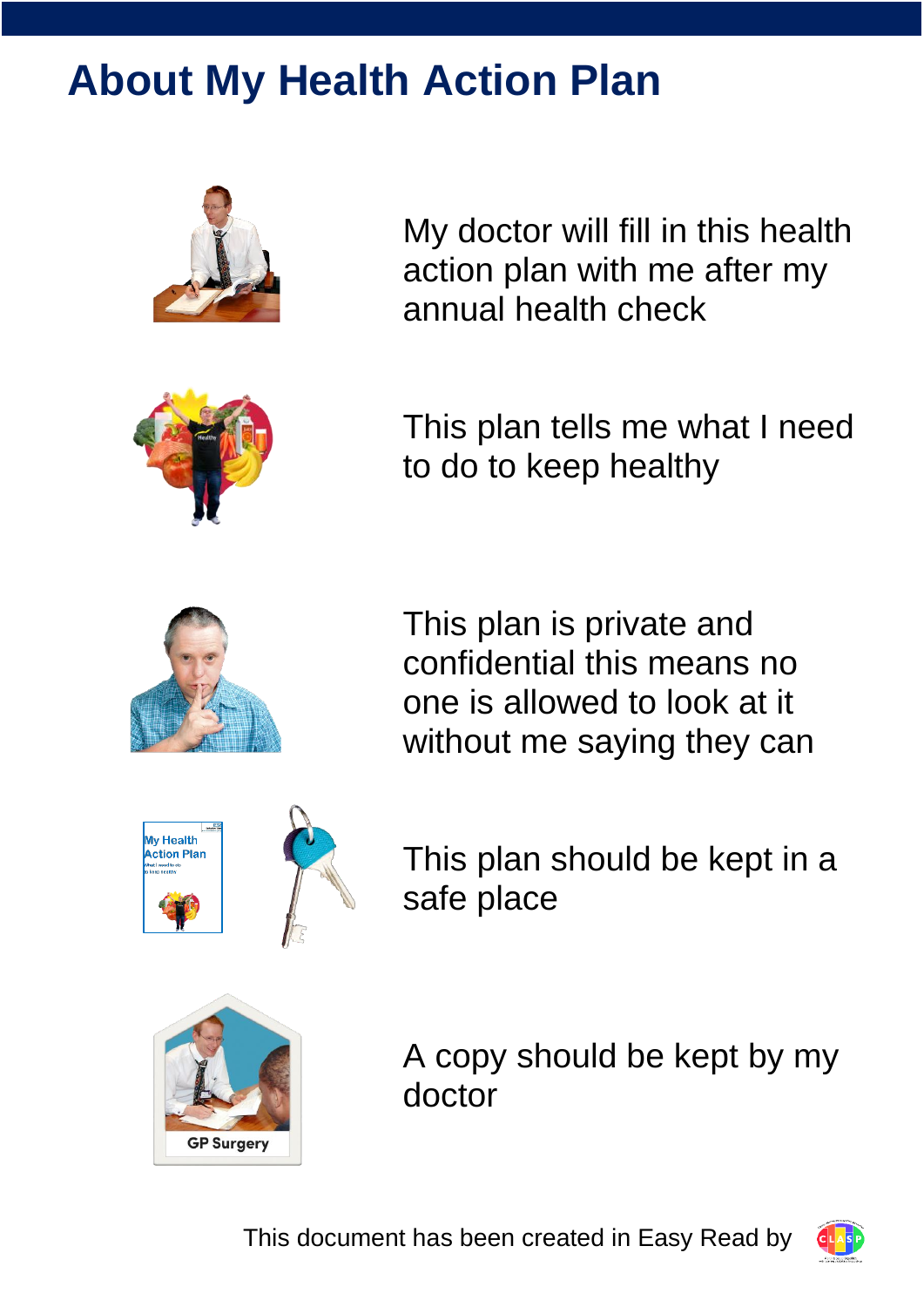## **About My Health Action Plan**



I agree that these people can look at my plan and talk about it with me

Click or tap here to enter text.



These people will help me to keep my plan up to date

Click or tap here to enter text.

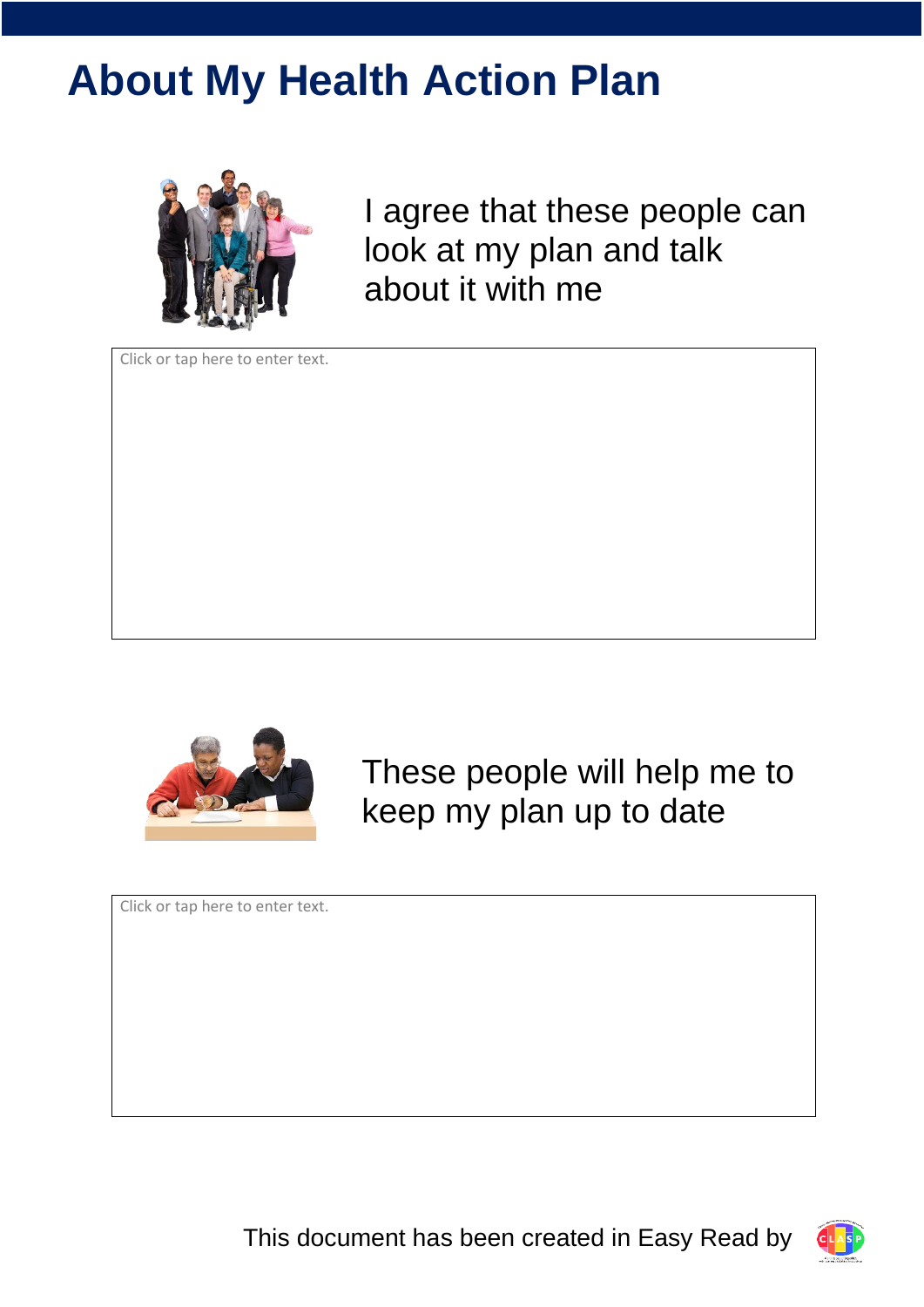|                                                                                                                                        | Click or tap here to enter text. |
|----------------------------------------------------------------------------------------------------------------------------------------|----------------------------------|
|                                                                                                                                        |                                  |
| <b>Name</b>                                                                                                                            |                                  |
|                                                                                                                                        |                                  |
| My name                                                                                                                                |                                  |
|                                                                                                                                        | Click or tap here to enter text. |
| <b>June 1972</b>                                                                                                                       |                                  |
| W<br>T F S<br>T<br>9(10)1<br>15 16 17 18                                                                                               |                                  |
| 22 23 24 25<br>29 30 31                                                                                                                |                                  |
|                                                                                                                                        |                                  |
|                                                                                                                                        |                                  |
| My date of birth                                                                                                                       |                                  |
|                                                                                                                                        |                                  |
| <b>Your Street</b>                                                                                                                     | Click or tap here to enter text. |
| $\mathbf{z}$ $\mathbf{w}$<br>1                                                                                                         |                                  |
|                                                                                                                                        |                                  |
|                                                                                                                                        |                                  |
|                                                                                                                                        |                                  |
| My address                                                                                                                             |                                  |
|                                                                                                                                        | Click or tap here to enter text. |
| ↑123 4567                                                                                                                              |                                  |
| $\begin{array}{c} \begin{array}{c} \begin{array}{c} \end{array} \\ \begin{array}{c} \end{array} \end{array} \end{array}$<br>008<br>000 |                                  |
| 089<br>80€                                                                                                                             |                                  |
| à                                                                                                                                      |                                  |
| My Phone                                                                                                                               |                                  |
| <b>Number</b>                                                                                                                          |                                  |

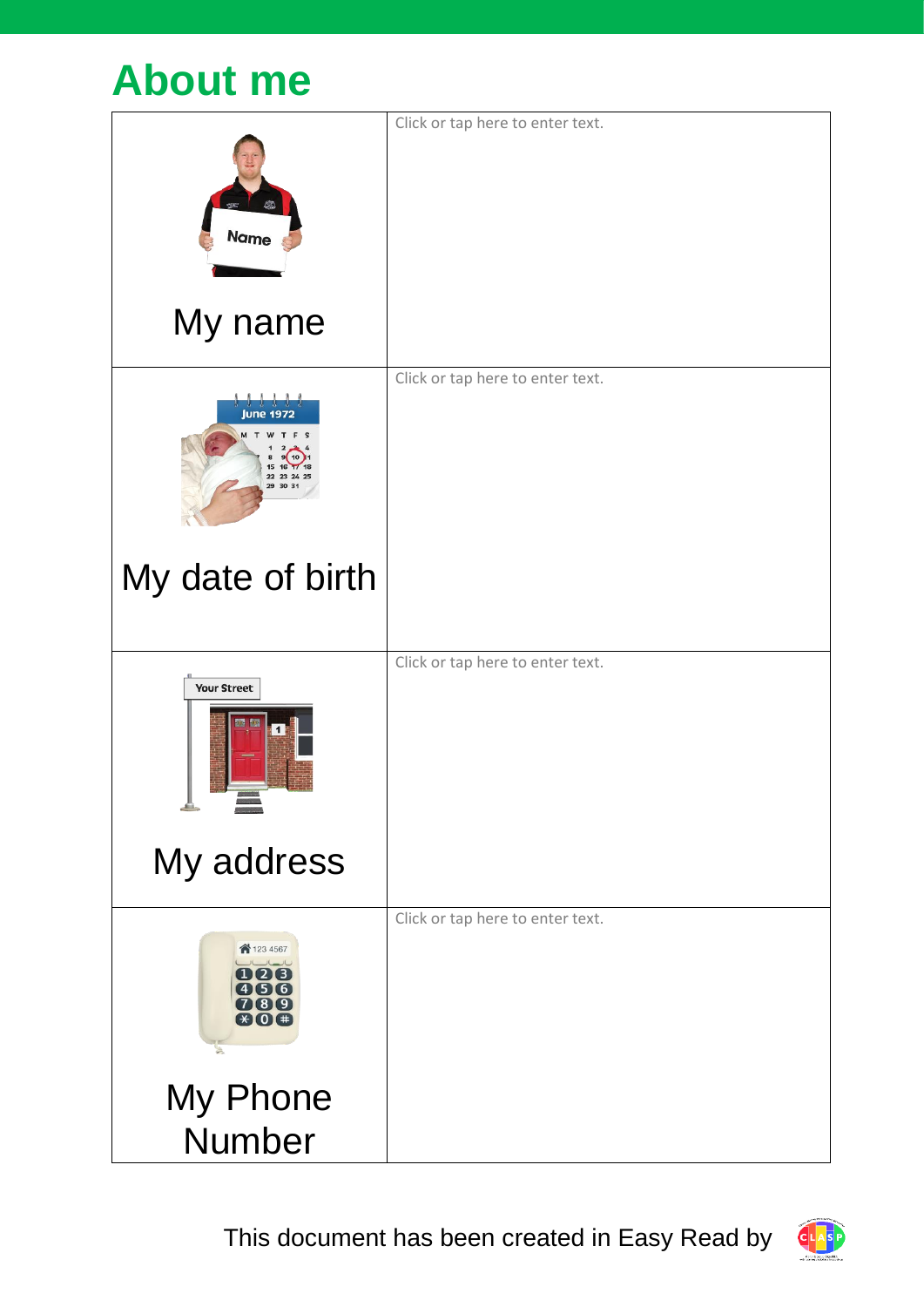### **About me**

| Click or tap here to enter text. |
|----------------------------------|
|                                  |
|                                  |
|                                  |
|                                  |
| Click or tap here to enter text. |
|                                  |
| Click or tap here to enter text. |
|                                  |

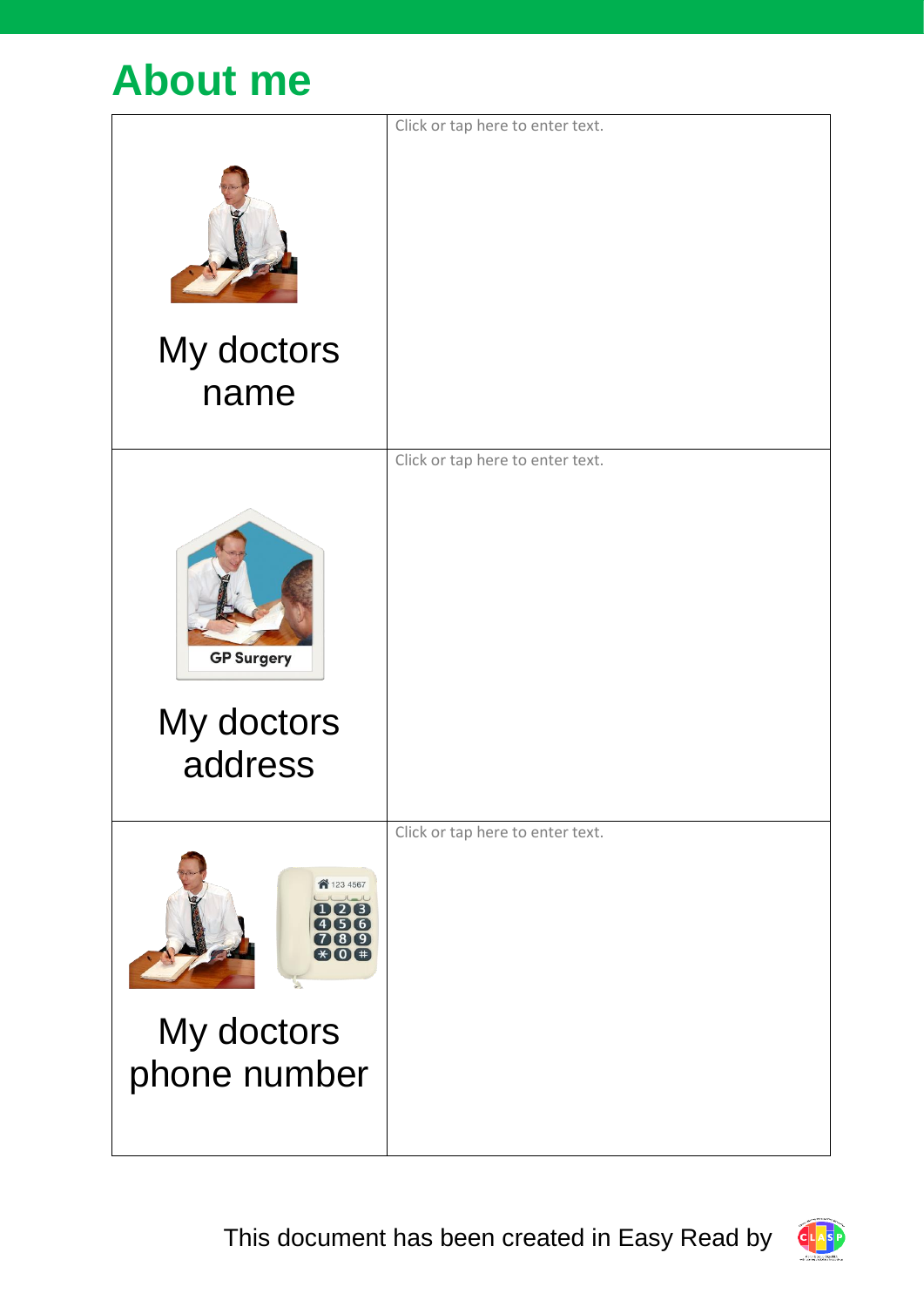### **About me**

|                                                                                                                                                                                                                                | Click or tap here to enter text. |
|--------------------------------------------------------------------------------------------------------------------------------------------------------------------------------------------------------------------------------|----------------------------------|
| Name of my                                                                                                                                                                                                                     |                                  |
| main carer                                                                                                                                                                                                                     |                                  |
|                                                                                                                                                                                                                                |                                  |
|                                                                                                                                                                                                                                | Click or tap here to enter text. |
|                                                                                                                                                                                                                                |                                  |
|                                                                                                                                                                                                                                |                                  |
|                                                                                                                                                                                                                                |                                  |
| How I like to                                                                                                                                                                                                                  |                                  |
| communicate                                                                                                                                                                                                                    |                                  |
|                                                                                                                                                                                                                                |                                  |
|                                                                                                                                                                                                                                | Click or tap here to enter text. |
| Septembe<br>May<br>cemb<br>0, 1, 1, 1<br>August<br>June<br>$\begin{array}{c} 1 & 2 & 3 \\ 7 & 8 & 9 & 10 \\ 14 & 15 & 16 & 17 \end{array}$<br>12 13 14 15 16 17<br>19 26 21 22 23 24<br>26 27 28 29 30<br>24.25<br>28 27 30 31 |                                  |
| Date this form                                                                                                                                                                                                                 |                                  |
| was completed                                                                                                                                                                                                                  |                                  |
|                                                                                                                                                                                                                                |                                  |
|                                                                                                                                                                                                                                |                                  |

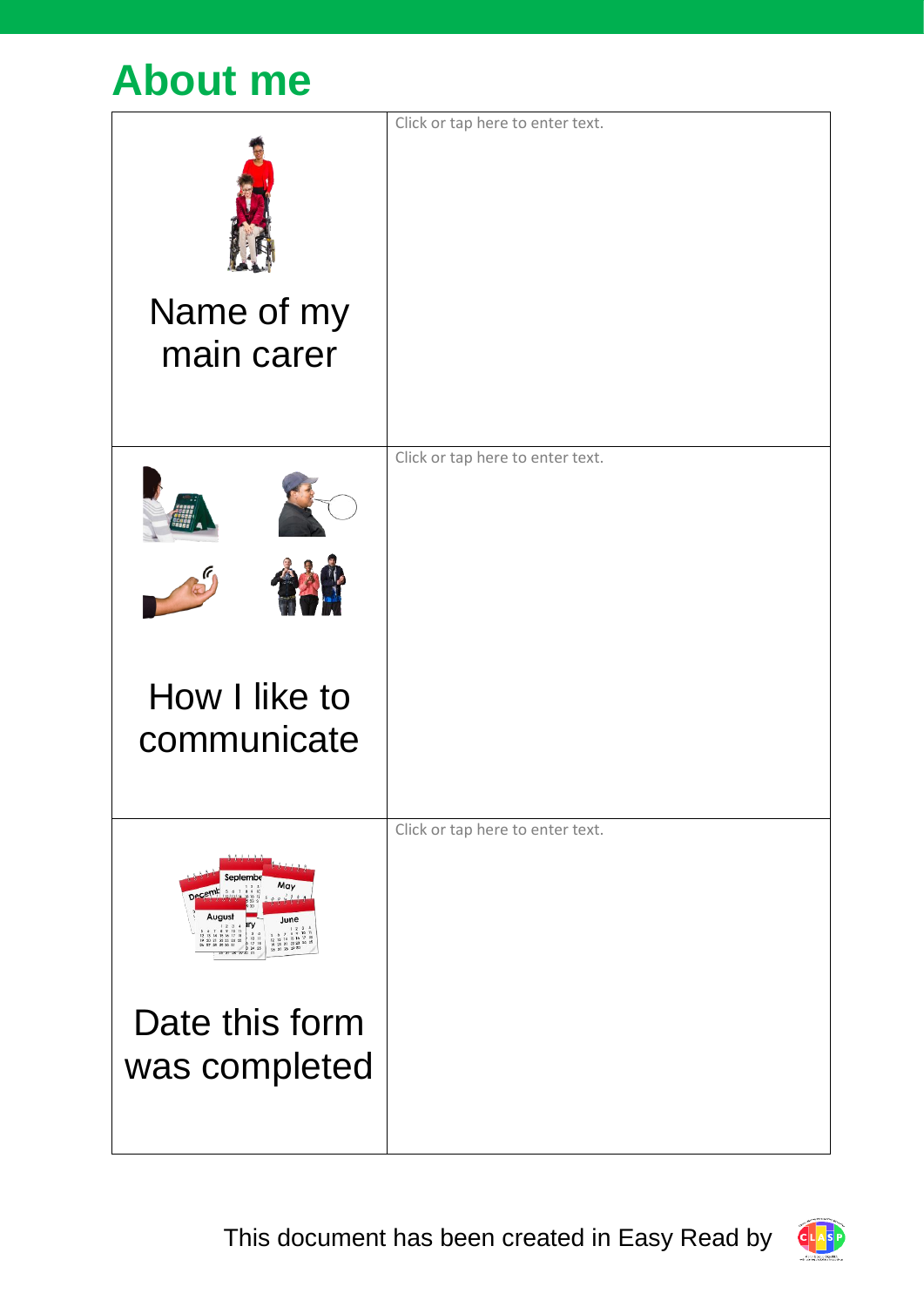## **My Medication**







| <b>Medication name</b>           | Dose                             | When I                              |
|----------------------------------|----------------------------------|-------------------------------------|
|                                  |                                  | take it                             |
| Click or tap here to enter text. | Click or tap here to enter text. | Click or tap here to enter<br>text. |
| Click or tap here to enter text. | Click or tap here to enter text. | Click or tap here to enter<br>text. |
| Click or tap here to enter text. | Click or tap here to enter text. | Click or tap here to enter<br>text. |
| Click or tap here to enter text. | Click or tap here to enter text. | Click or tap here to enter<br>text. |
| Click or tap here to enter text. | Click or tap here to enter text. | Click or tap here to enter<br>text. |
| Click or tap here to enter text. | Click or tap here to enter text. | Click or tap here to enter<br>text. |
| Click or tap here to enter text. | Click or tap here to enter text. | Click or tap here to enter<br>text. |
| Click or tap here to enter text. | Click or tap here to enter text. | Click or tap here to enter<br>text. |

#### **Dose** means how much medication you take

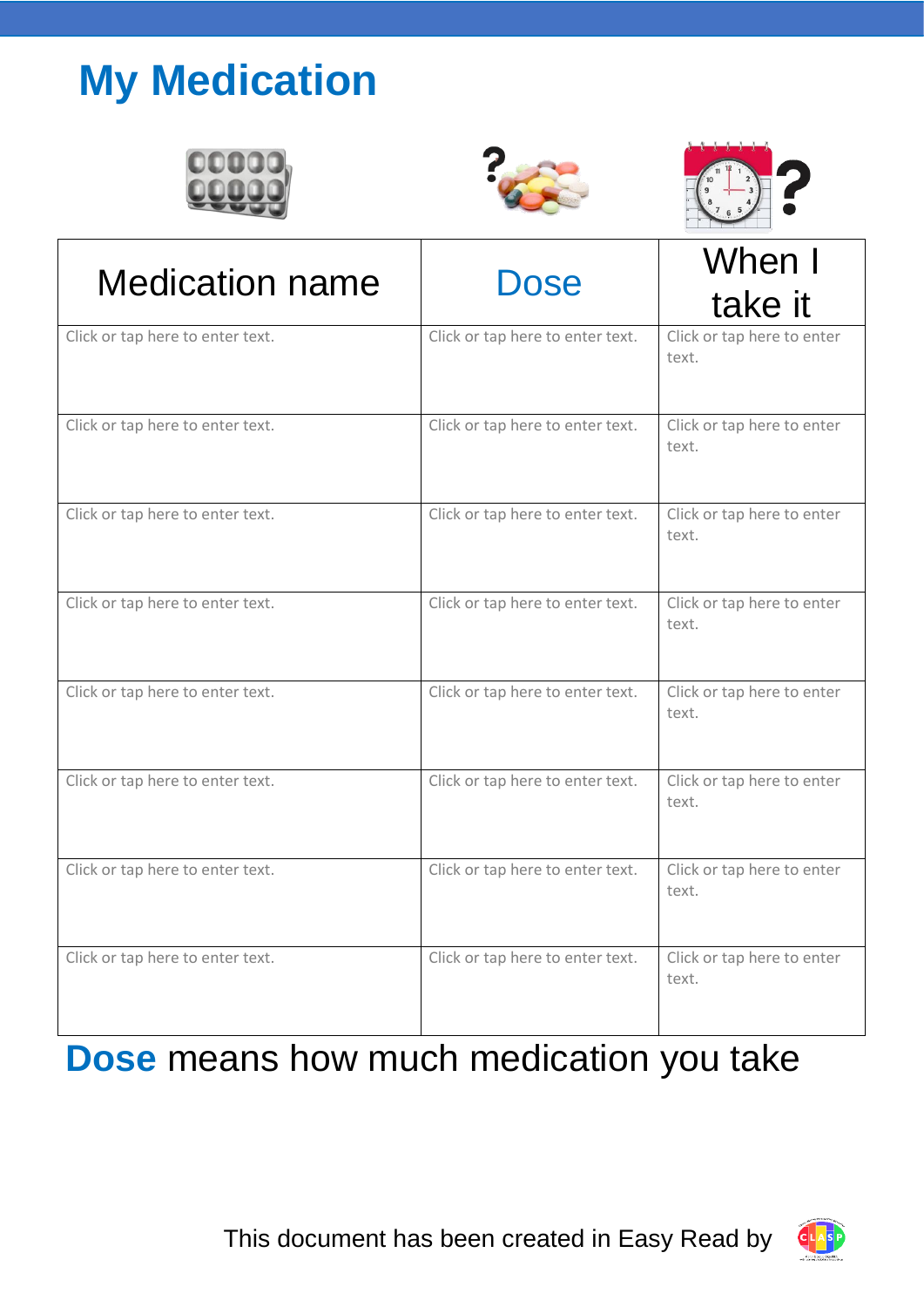## **My Medication**



#### Side effects I get from my medication Side effects are effects medicine can have on your body that are not wanted

| Click or tap here to enter text. |
|----------------------------------|
| Click or tap here to enter text. |
| Click or tap here to enter text. |
| Click or tap here to enter text. |
| Click or tap here to enter text. |
| Click or tap here to enter text. |
| Click or tap here to enter text. |
| Click or tap here to enter text. |

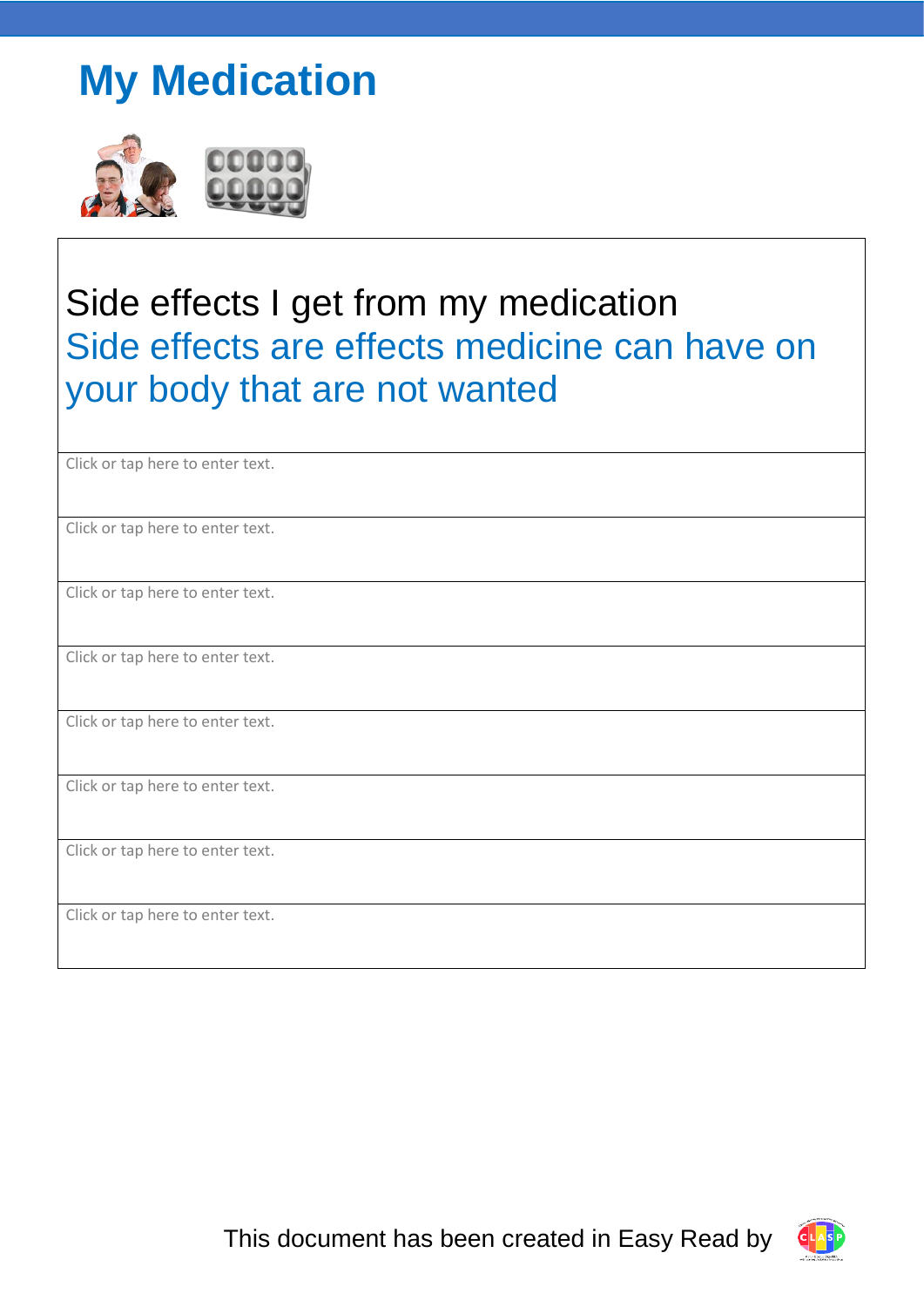## **My Medication**

|                                  | <b>Allergies I have</b> |  |
|----------------------------------|-------------------------|--|
| Click or tap here to enter text. |                         |  |
| Click or tap here to enter text. |                         |  |
| Click or tap here to enter text. |                         |  |
| Click or tap here to enter text. |                         |  |



#### Reviewed means checked

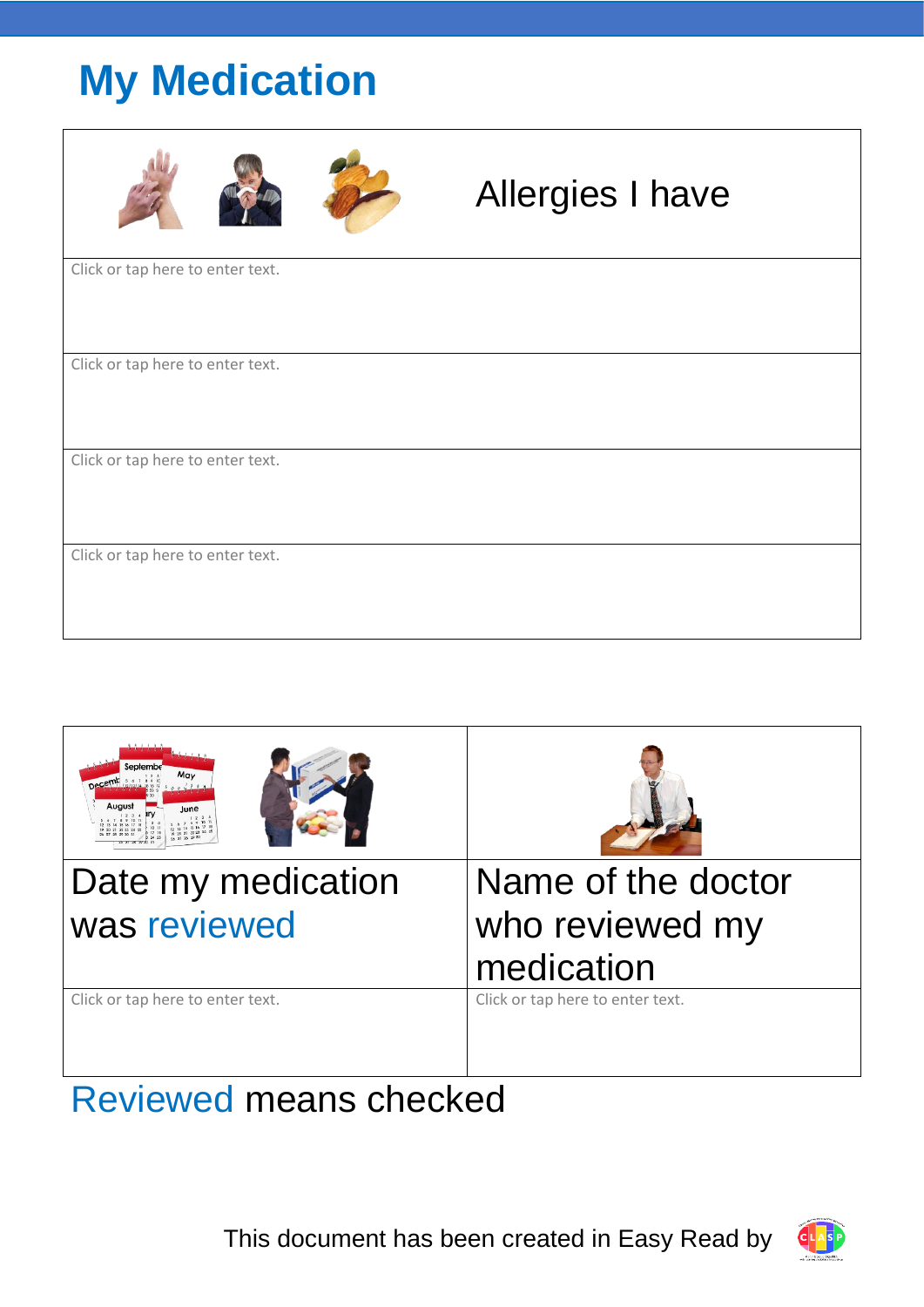

## **My Health Action Plan What I need to do to keep healthy**

| <b>Health issues</b>             | What needs to                    | Who is going to                  | <b>Review date</b>               |
|----------------------------------|----------------------------------|----------------------------------|----------------------------------|
|                                  | be done                          | do it and when                   |                                  |
| Click or tap here to enter text. | Click or tap here to enter text. | Click or tap here to enter text. | Click or tap here to enter text. |
| Click or tap here to enter text. | Click or tap here to enter text. | Click or tap here to enter text. | Click or tap here to enter text. |
| Click or tap here to enter text. | Click or tap here to enter text. | Click or tap here to enter text. | Click or tap here to enter text. |

ers<br>1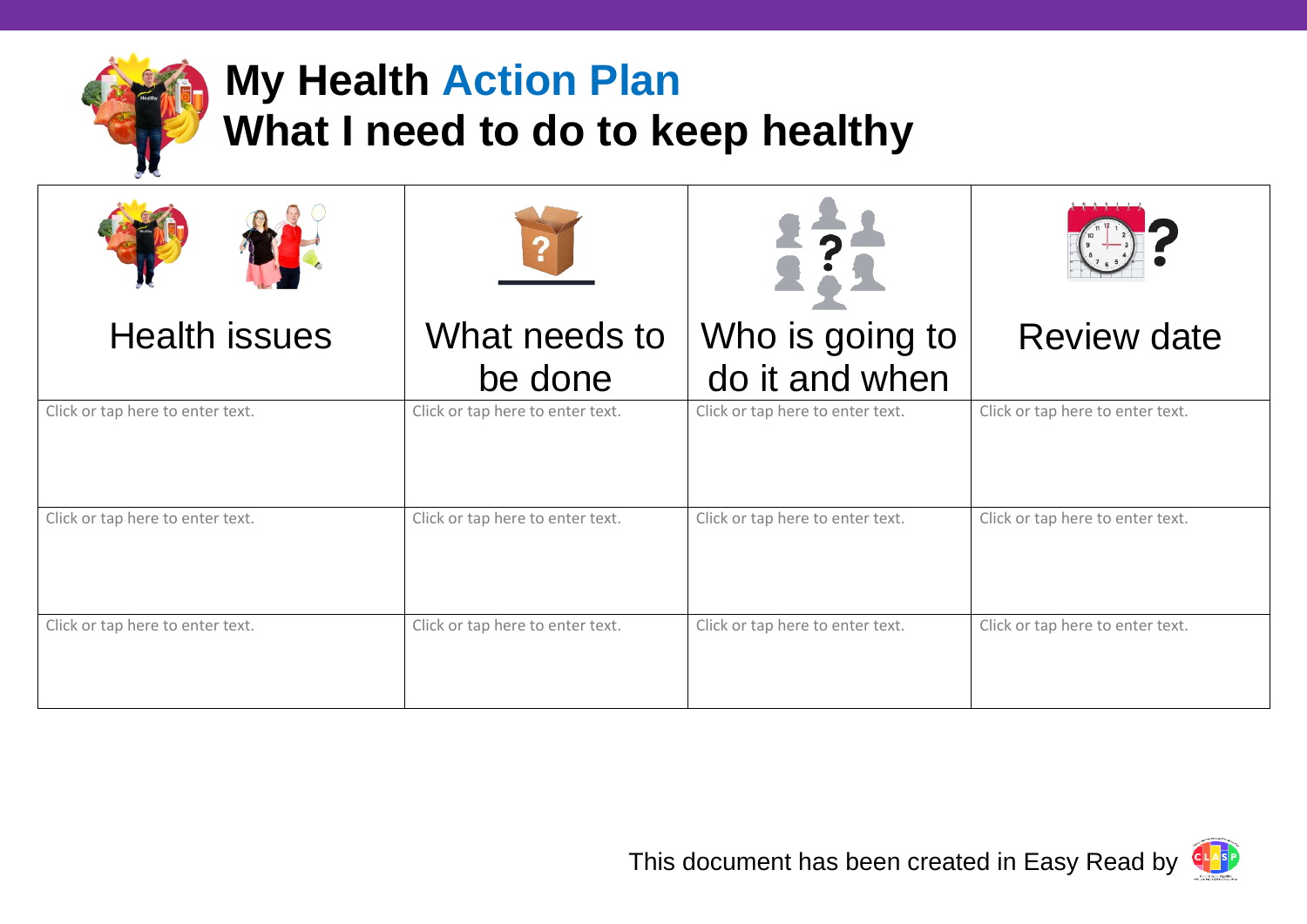#### **Review date**



I helped to write my health action plan. I understand and agree with what has been written.

| RJ Smith<br>Signature | Click or tap here to enter text. |
|-----------------------|----------------------------------|
| Name<br>name          | Click or tap here to enter text. |
| date                  | Click or tap here to enter text. |

This document has been created in Easy Read by